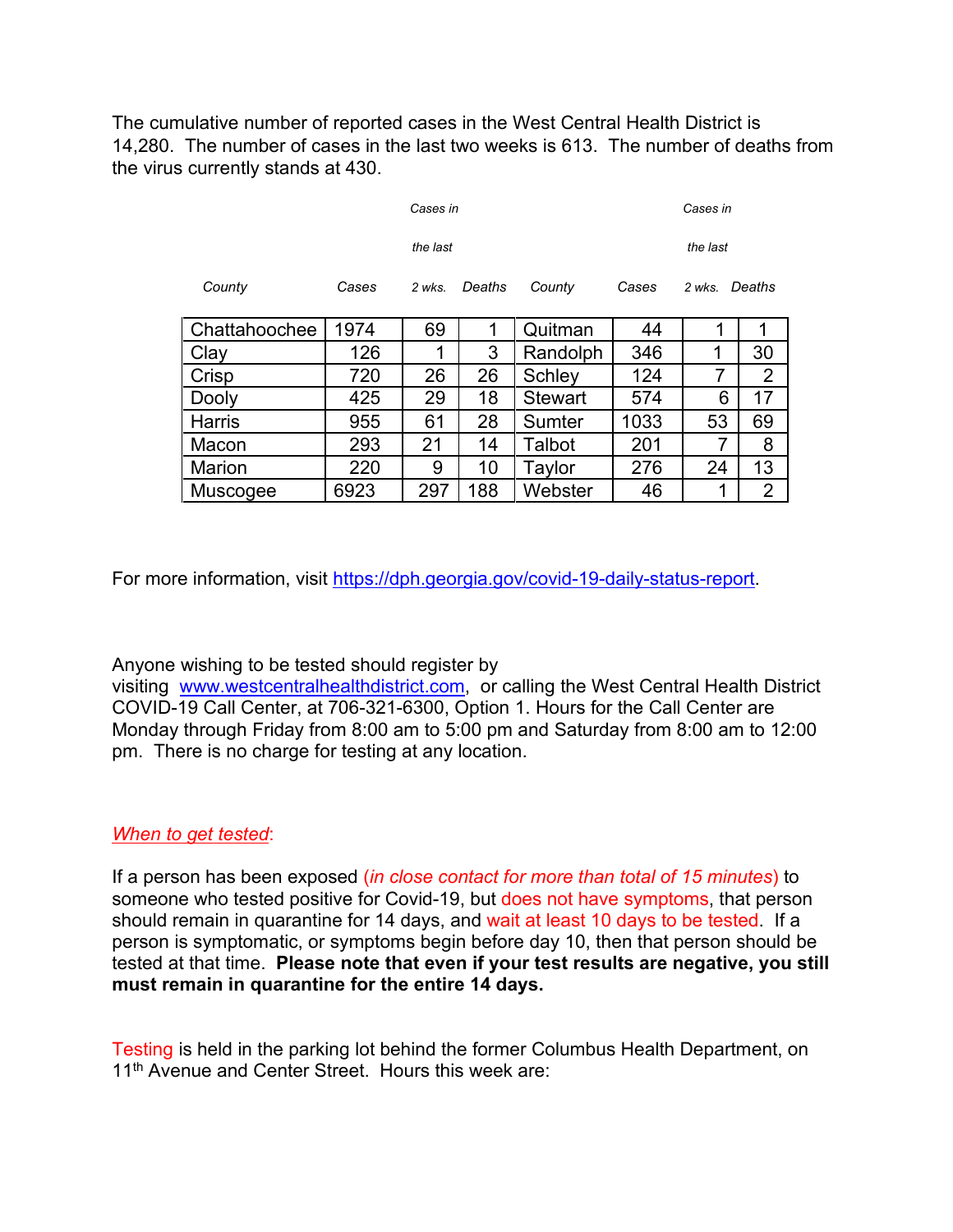| Monday – Friday                                          | 9:00 am to 3:00 pm  |  |  |  |  |
|----------------------------------------------------------|---------------------|--|--|--|--|
| Saturday, December 5th                                   | 8:00 am to 11:00 am |  |  |  |  |
|                                                          |                     |  |  |  |  |
| Off-site testing will be held Saturday, December 5th at: |                     |  |  |  |  |
| <b>Agape Missionary Baptist Church</b>                   | 9:00 am to 11:00 am |  |  |  |  |
| 1100 $15th$ Street                                       |                     |  |  |  |  |
| Columbus                                                 |                     |  |  |  |  |
|                                                          |                     |  |  |  |  |
| <b>Friendship Baptist Church</b>                         | 1:00 pm to 3:00 pm  |  |  |  |  |
| 101 Friendship Street                                    |                     |  |  |  |  |
| Hamilton                                                 |                     |  |  |  |  |
|                                                          |                     |  |  |  |  |

And at the office of Dr. Jacqueline Owusu, 5401 Gunboat Dr., Ste. 27, Columbus

Sunday, December 6<sup>th</sup> 1:00 pm to 3:00 pm

## **Drive-thru testing at all County Health Departments,** *\*weather permitting\*:*

| Chattahoochee       | Tuesday and Thursday    | 10:00 am to $12:00$  | 706-989-3663 |
|---------------------|-------------------------|----------------------|--------------|
| Cusseta             |                         | pm.                  |              |
| Clay                | Wednesday               | 10:00 am to 12:00    | 229-768-2355 |
|                     |                         | pm                   |              |
| <b>Fort Gaines</b>  |                         |                      |              |
| Crisp - off-site    | Monday through Friday   | $8:30$ am to $11:30$ | 229-276-2680 |
|                     |                         | am                   |              |
| J.R Dowdy           |                         |                      |              |
| Building, 1129 N    |                         |                      |              |
| 5th Street, Cordele |                         |                      |              |
| Dooly               | Monday through Thursday | 8:00 am to 12:00     | 229-268-4725 |
|                     |                         | 1:00 pm to<br>pm     |              |
| Vienna              |                         | $2:00$ pm            |              |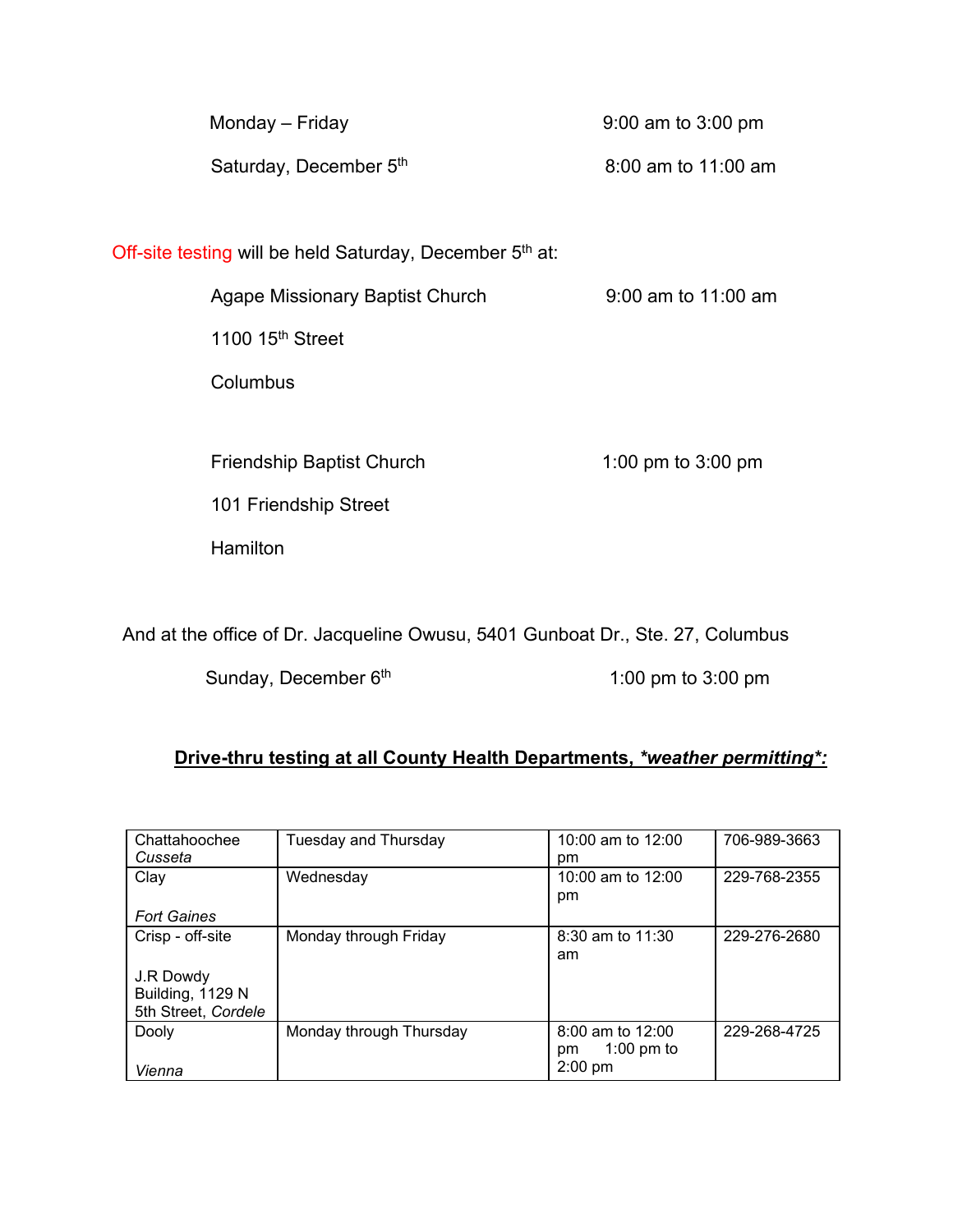| <b>Harris</b>      | Tuesday, Wednesday, Thursday  | 9:00 am to 11:00 am     | 706-628-5037 |
|--------------------|-------------------------------|-------------------------|--------------|
| Hamilton           |                               |                         |              |
| Macon              | <b>Tuesday and Thursday</b>   | 8:30 am to 10:30 am     | 478-472-8121 |
| Oglethorpe         |                               |                         |              |
| Marion             | Monday and Wednesday          | 8:00 am to 12:00 pm     | 229-649-5664 |
|                    |                               |                         |              |
| <b>Buena Vista</b> |                               |                         |              |
| Quitman            | Tuesday                       | 10:00 am to 12:00<br>pm | 229-334-3697 |
| Georgetown         |                               |                         |              |
| Randolph           | Monday and Thursday           | 10:00 am to 12:00<br>pm | 229-732-2414 |
| Cuthbert           |                               |                         |              |
| Schley             | $\star$<br>Monday and Tuesday | 9:00 am to 11:00 am     | 229-937-2208 |
| Ellaville          |                               |                         |              |
| <b>Stewart</b>     | Wednesday                     | 10:00 am to 12:00<br>pm | 229-838-4859 |
| Lumpkin            |                               |                         |              |
| Sumter             | Monday and Wednesday          | 9:00 am to 12:00 pm     | 229-924-3637 |
| Americus           |                               |                         |              |
| Talbot             | Monday and Wednesday          | 8:30 am to 11:00 am     | 706-786-6410 |
| Talbotton          |                               |                         |              |
| Taylor             | <b>Tuesday and Thursday</b>   | 8:30 am to 11:00 am     | 478-862-5628 |
| <b>Butler</b>      |                               |                         |              |
| Webster            | Monday                        | 1:00 pm to 3:00 pm      | 229-828-3225 |
|                    |                               |                         |              |
| Preston            |                               |                         |              |

## *We urge all individuals to practice these prevention measures:*

- **Wear a mask or cloth face covering when you go to a public place.**
- **Remember social distancing:** six feet between you and the person closest to you.
- **Wash your hands** often with soap and warm water for at least 20 seconds or use an alcohol-based hand sanitizer.
- **Get a flu shot!** Recommended for anyone six months of age or older.